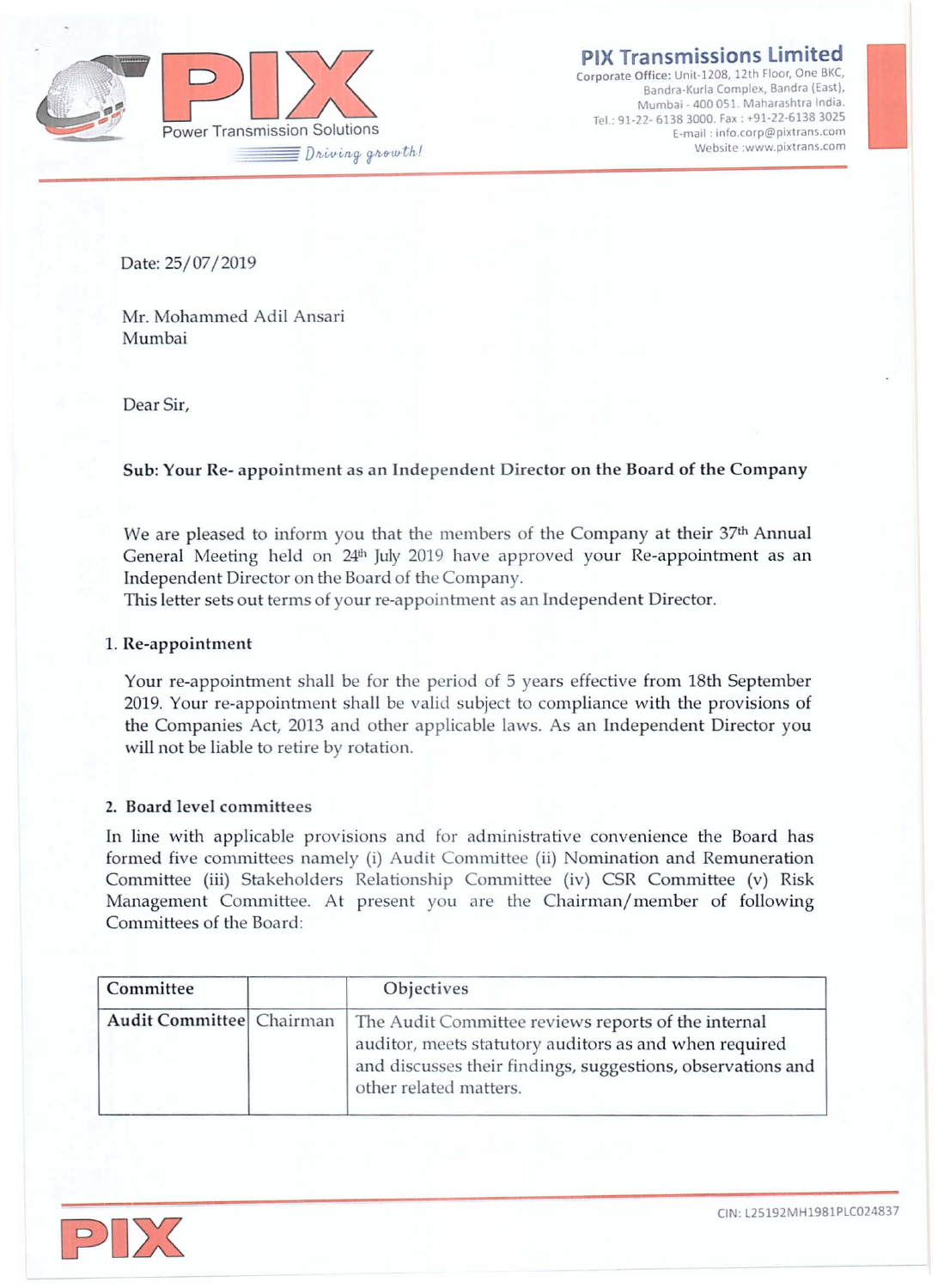

| <b>Risk</b> | Member |                                 |  | The committee implements and |  | monitors | Risk |  |
|-------------|--------|---------------------------------|--|------------------------------|--|----------|------|--|
| Management  |        | Management plan of the company. |  |                              |  |          |      |  |
| Committee   |        |                                 |  |                              |  |          |      |  |

# 3. Role & duties

- A. Your role and duties as an Independent Director would be as provided in the Companies Act, 2013 read with other applicable laws / rules / agreements.
- B. There are certain duties prescribed for all Directors which are fiduciary in nature. As member of the Board you along with the other Directors will be collectively responsible for such duties as under:
	- i. You shall act in good faith in order to promote the objects of the company for the benefit of its members as a whole, and in the best interests of the company, its employees, the shareholders, the community and for the protection of environment.
	- ii. You shall exercise your duties with due and reasonable care, skill and diligence and shall exercise independent judgment.
	- iii. You shall not involve in a situation in which you may have a direct or indirect interest that conflicts, or possibly may conflict, with the interest of the company.
	- iv. You shall not achieve or attempt to achieve any undue gain or advantage either to yourself or to your relatives, partners, or associates.
- C. As an Independent director you shall abide by the Code of Independent Director as enumerated under Schedule IV of the Companies Act, 2013. For your reference Schedule IV is attached herewith this letter.
- D. As an Independent Director you shall provide guidance in the area of your expertise. You are expected to devote sufficient time for performance of role and duties as an Independent Director.

## 4. Confidentiality

You are expected to maintain the confidentiality of the proceedings of the Board and Committee meetings. You shall not disclose confidential information in your possession unless expressly approved by the Board or required under any law.